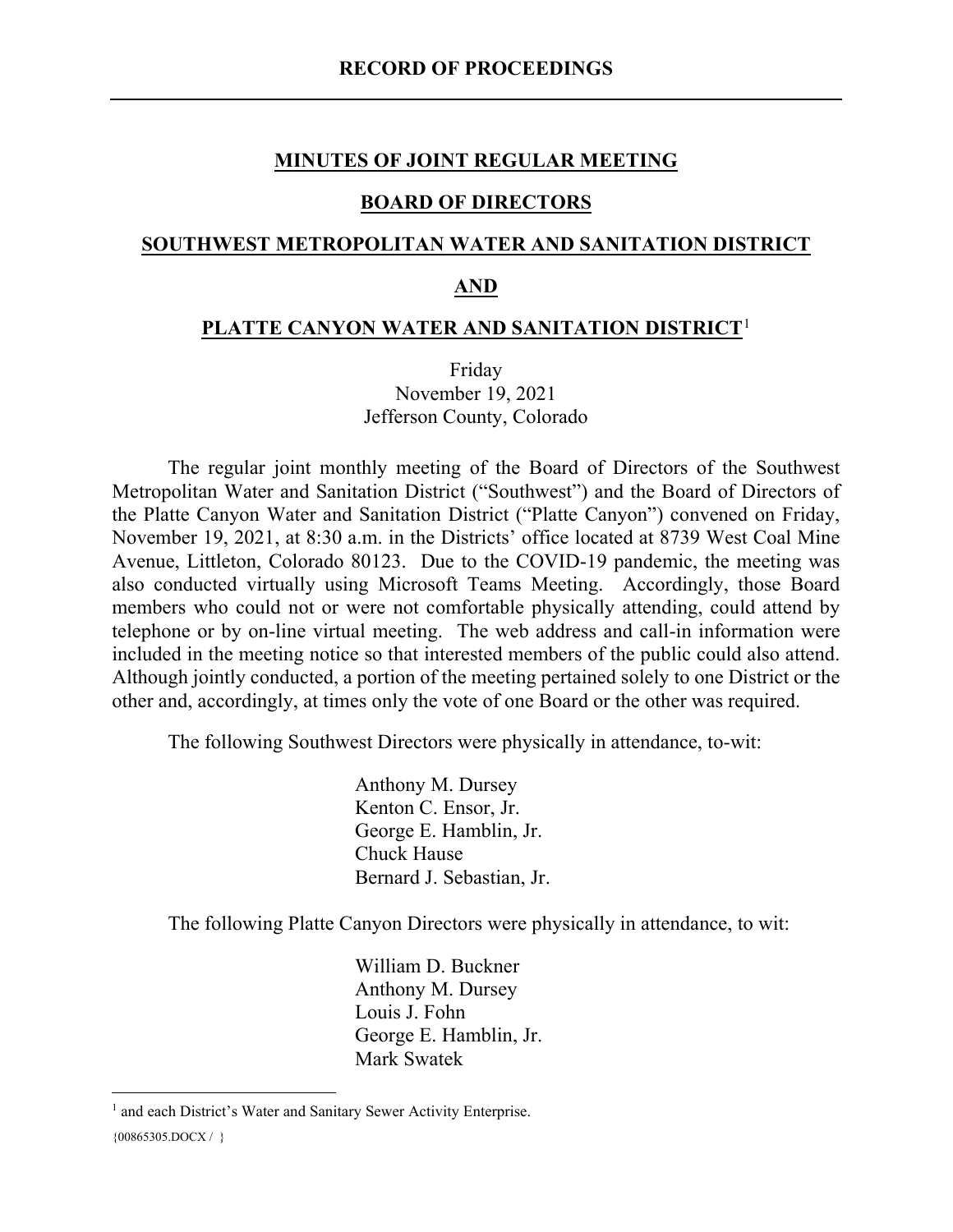The following Platte Canyon staff members were physically in attendance in the boardroom: Cynthia Lane, manager; Vanessa Shipley, financial administrator; Scott Hand, operations foreman; and Tony Cocozzella, construction program manager. Bridget Butterfield, communications and administrative services coordinator attended the meeting virtually from her office.<sup>[2](#page-1-0)</sup>

Physically in attendance was Timothy J. Flynn, from Collins Cockrel & Cole, P.C., legal counsel for both Districts.

# **CALL TO ORDER**

The meeting was called to order by Southwest President, Anthony M. Dursey, who presided as Chair.

## **APPROVAL OF SOUTHWEST AGENDA**

Following a brief discussion, a motion was made by Southwest Director Hause and seconded by Southwest Director Hamblin to approve, as presented, the Southwest agenda. The Chair called for a vote of the Southwest Board, and the vote was as follows:

| Anthony M. Dursey         | Aye |
|---------------------------|-----|
| Kenton C. Ensor, Jr.      | Aye |
| George E. Hamblin, Jr.    | Aye |
| <b>Chuck Hause</b>        | Aye |
| Bernard J. Sebastian, Jr. | Aye |

# **SOUTHWEST CONSENT AGENDA ITEMS**

Following a brief discussion, a motion was made by Southwest Director Hause and seconded by Southwest Director Sebastian to approve Southwest Consent Agenda Items 1 and 2, as set forth below, by a single motion:

**1. Ratification of Interim Disbursements and Approval of Current**  Payables. The Southwest payables and supplemental disbursements for the month of November 2021, in the amount of \$195,163.02 represented by Southwest check nos. 20400 thru 20431, inclusive, including any checks for less than \$5,000 written by the manager pursuant to prior Board authorization, together with various electronic fund payments for utility and other authorized electronic fund payment vendors.

**2. Southwest Investment/Deposit Transaction Report**. On October 12, 2021 Southwest purchased a \$1,000,000 par value treasury note having a maturity date of September 30, 2023 for a purchase price of \$998,728.43. The note has a face rate of interest

{ $00865305.DOCX / }$ }

<span id="page-1-0"></span><sup>&</sup>lt;sup>2</sup> Southwest has no employees. The above-named personnel are Platte Canyon employees who, pursuant to contract with Platte Canyon, provide management, operation and maintenance services for Southwest.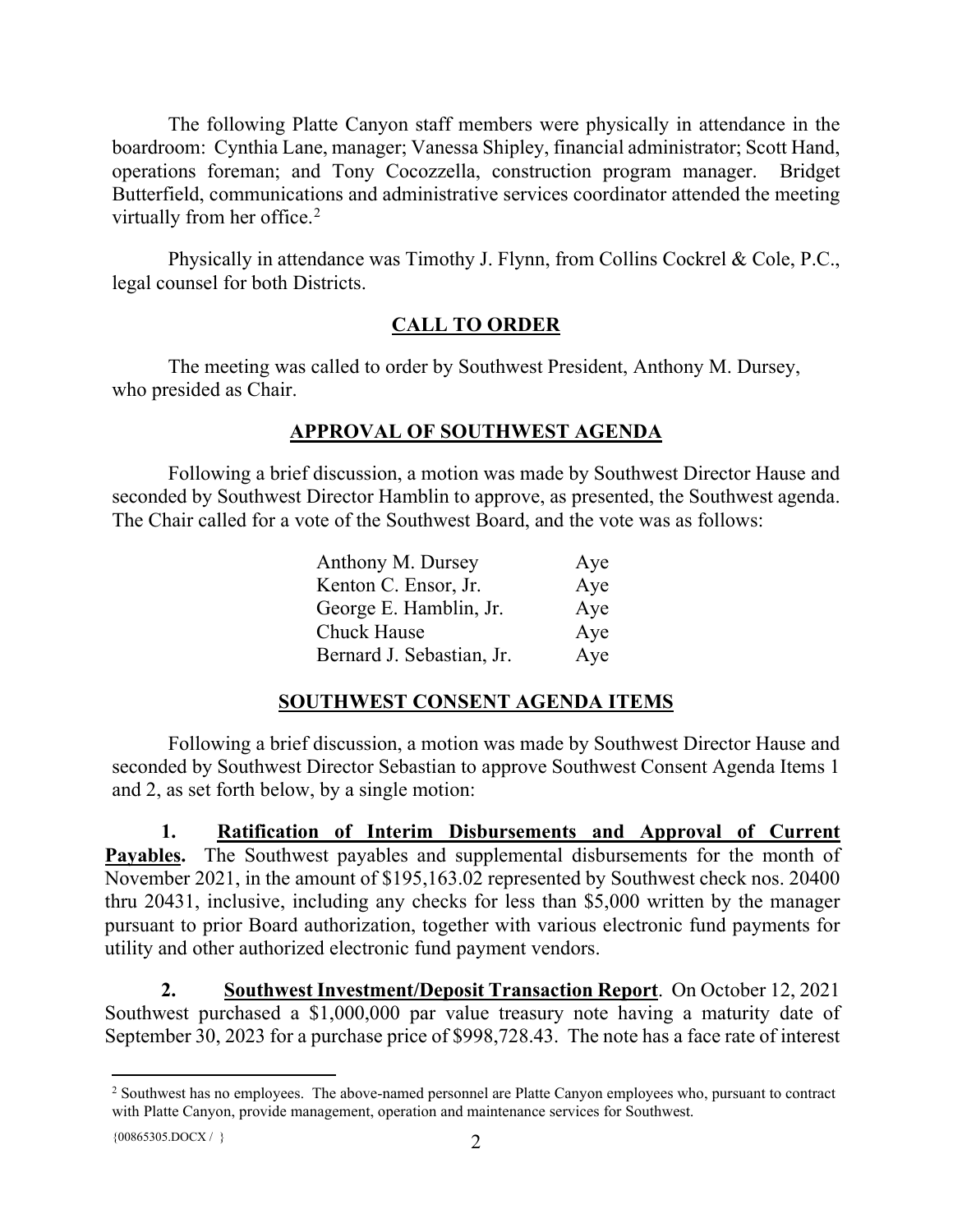of 0.25% and a yield to maturity of 0.3149%. On October 1, 2021 Southwest renewed a \$100,000 certificate of deposit at the Bank of Denver for one year with a maturity date of October 1, 2022 and an interest rate of 0.25% per annum. Southwest did not have any treasury notes, agency securities or other investments redeem or roll over during the month. The Chair called for a vote of the Southwest Board, and the vote was as follows:

| Anthony M. Dursey      | Aye |
|------------------------|-----|
| Kenton C. Ensor, Jr.   | Aye |
| George E. Hamblin, Jr. | Aye |
| Chuck Hause            | Aye |
| Bernard J. Sebastian   | Aye |

#### **SOUTHWEST ACTION ITEMS**

**2. Adoption of 2022 Budget**. The Chair opened the public hearing on the Southwest proposed 2022 Budget. Notice of the public hearing was published in accordance with the Local Government Budget Law of Colorado by staff. No members of the public appeared in person, or otherwise registered any objections, or offered any amendments to the proposed 2022 Budget, which is balanced as required by law. The Chair then closed the public hearing on the 2022 Budget.

Following a brief discussion, a motion was made by Southwest Director Hamblin and seconded by Southwest Director Sebastian to adopt Southwest Resolution 2021-11-1, which Resolution formally adopts the proposed 2022 Budget, as heretofore submitted and amended, as the official budget for Southwest for calendar year 2022. The Chair called for a vote of the Southwest Board, and the vote was as follows:

| Anthony M. Dursey         | Aye |
|---------------------------|-----|
| Kenton C. Ensor, Jr.      | Aye |
| George E. Hamblin, Jr.    | Aye |
| <b>Chuck Hause</b>        | Aye |
| Bernard J. Sebastian, Jr. | Aye |

A copy of Resolution 2021-11-1 is attached to the original of these minutes as **Exhibit A**.

**3. Adoption of Resolution Appropriating Funds for the 2022 Budget**. The Southwest Board then considered Southwest Resolution 2021-11-2, which Resolution appropriates the sum of \$3,628,003 for expenditure by Southwest in calendar year 2022. A motion to adopt said Resolution was made by Southwest Director Hause and seconded by Southwest Director Hamblin. The Chair called for a vote of the Southwest Board, and the vote was as follows: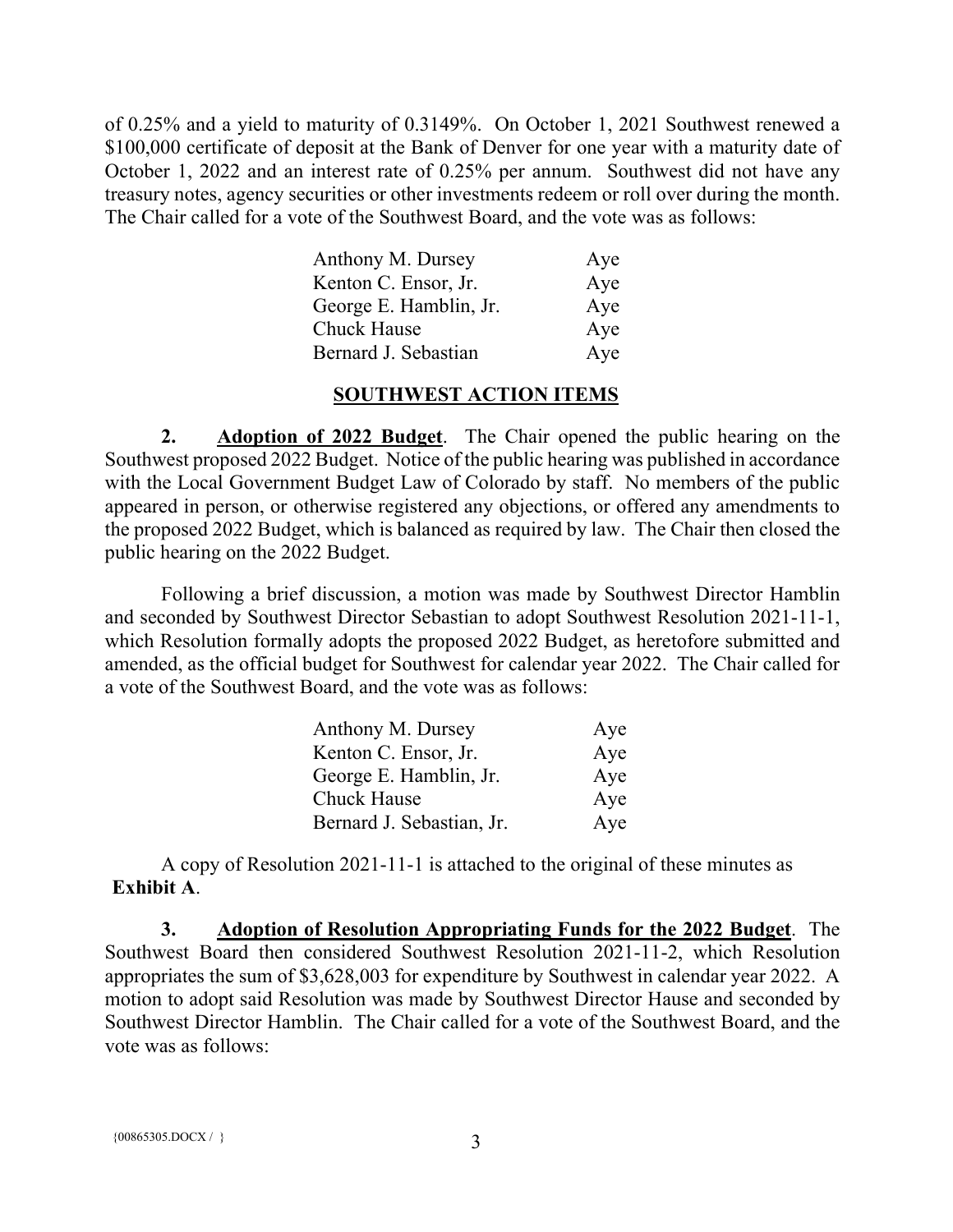| Anthony M. Dursey         | Aye |
|---------------------------|-----|
| Kenton C. Ensor, Jr.      | Aye |
| George E. Hamblin, Jr.    | Aye |
| Chuck Hause               | Aye |
| Bernard J. Sebastian, Jr. | Aye |

A copy of Resolution 2021-11-2 is attached to the original of these minutes as **Exhibit B**.

**4. Adoption of Resolution Certifying a Zero Property Tax Mill Levy**. The Southwest 2022 Budget does not contemplate the expenditure of property tax revenue because Southwest does not have a property tax and operates as a water activity enterprise.

Following a brief discussion, a motion was made by Southwest Director Hause and seconded by Southwest Director Sebastian to adopt Resolution 2021-11-3, which Resolution authorizes the certification of a zero-property tax mill levy to the Clerk and Recorder of Arapahoe, Douglas and Jefferson Counties, Colorado. The Chair called for a vote of the Southwest Board, and the vote was as follows:

| Anthony M. Dursey         | Aye |
|---------------------------|-----|
| Kenton C. Ensor, Jr.      | Aye |
| George E. Hamblin, Jr.    | Aye |
| <b>Chuck Hause</b>        | Aye |
| Bernard J. Sebastian, Jr. | Aye |

A copy of Resolution 2021-11-3 is attached to the original of these minutes as **Exhibit C.**

**4. Continuation of 2021 Budget Amendment Hearing.** The Chair opened the public hearing on the Southwest proposed 2021 Budget Amendment. Notice of the public hearing was published in accordance with the Local Government Budget Law of Colorado by staff. No members of the public appeared in person, or otherwise registered any objections, or offered any amendments to the proposed 2021 Budget Amendment.

The manager advised that recently a boring contractor hit an unmarked 16" diameter asbestos cement water main located just east of the intersection of Wadsworth and Bowles Ave. As of the date of today's meeting the exact amount of repair costs that will be incurred by Southwest have not yet been determined but they are estimated to be around \$80,000 due to the significant damage to the roadway and the median in the area. Because of this incident, District staff cannot calculate with specificity the exact amount by which the 2021 Budget needs to be amended. A request was made to continue the public hearing to the District's December meeting.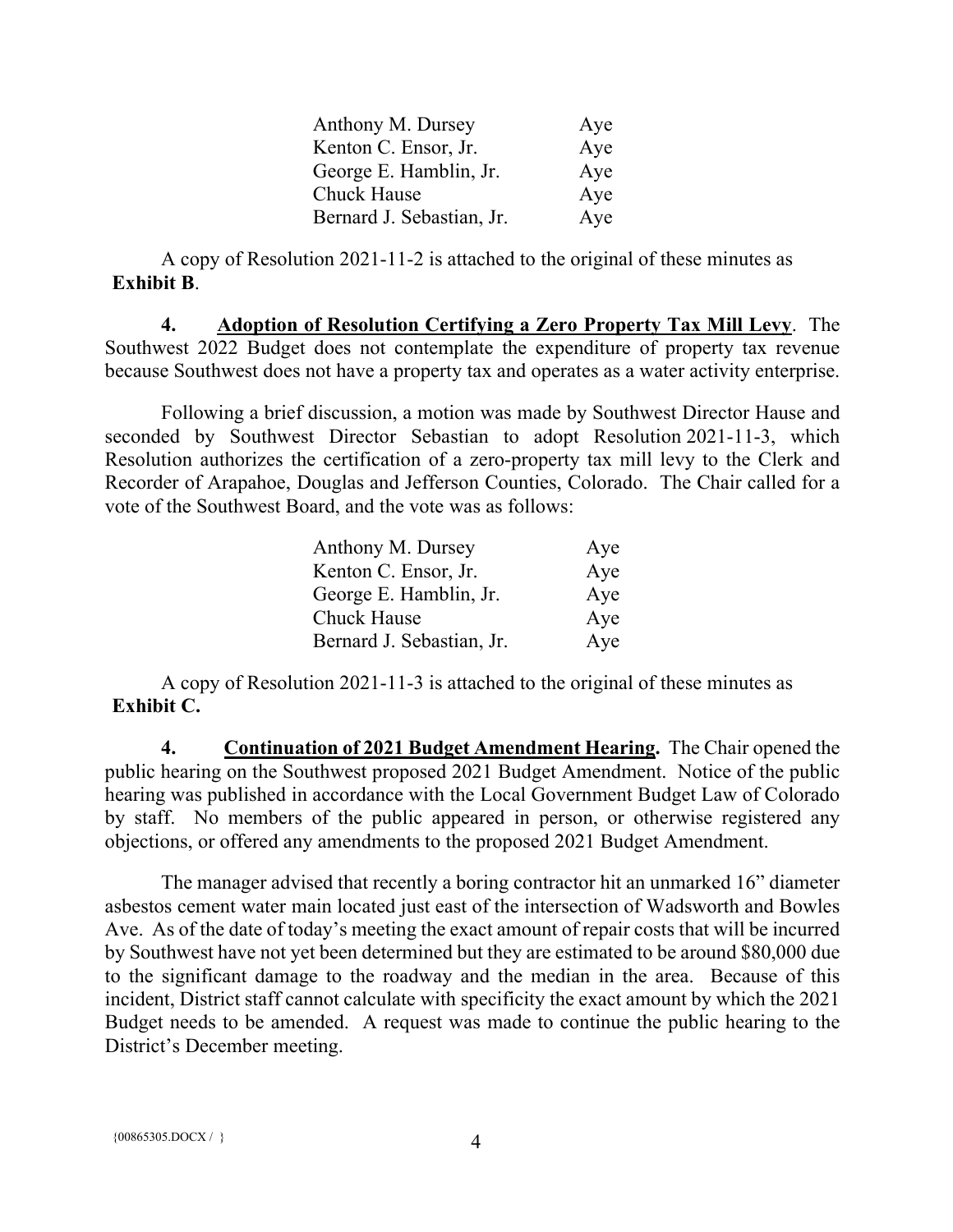Following a brief discussion, a motion was made by Southwest Director Hamblin and seconded by Southwest Director Hause to continue the hearing on Southwest's 2021 Budget Amendment to December 17, 2021 at 8:30 a.m. in the Platte Canyon and Southwest District office. The Chair called for a vote of the Southwest Board, and the vote was as follows:

| Anthony M. Dursey         | Aye |
|---------------------------|-----|
| Kenton C. Ensor, Jr.      | Aye |
| George E. Hamblin, Jr.    | Aye |
| <b>Chuck Hause</b>        | Aye |
| Bernard J. Sebastian, Jr. | Aye |

**5. Authorization to Transfer Files In Legal Counsel's Office.** Legal counsel advised the Southwest Board that the firm of Collins Cockrel & Cole P.C. will be dissolving effective December 31, 2021 and that he with four other partners in the firm will as of that date practice together under a new firm name of Collins, Cole, Flynn, Winn & Ulmer. Mr. Flynn noted that the files in the offices of Collins Cockrel & Cole belong to Southwest and that in order for him to continue to represent Southwest, it is necessary for the Southwest Board to authorize the transfer of said files to the new law firm.

Following a brief discussion, a motion to authorize the transfer of the files and to executed a file transfer authorization form supplied by Collins Cockrel & Cole was made by Southwest Director Sebastian and seconded by Southwest Director Hause. The Chair called for a vote of the Southwest Board, and the vote was as follows:

| Anthony M. Dursey         | Aye |
|---------------------------|-----|
| Kenton C. Ensor, Jr.      | Aye |
| George E. Hamblin, Jr.    | Aye |
| <b>Chuck Hause</b>        | Aye |
| Bernard J. Sebastian, Jr. | Aye |

Mr. Flynn thanked the Board for their willingness to continue his representation of Southwest.

#### **SOUTHWEST INFORMATION/DISCUSSION ITEMS**

There were no information or discussion items to come before the Southwest Board.

#### **SOUTHWEST NEW BUSINESS**

There was no new business to come before the Southwest Board.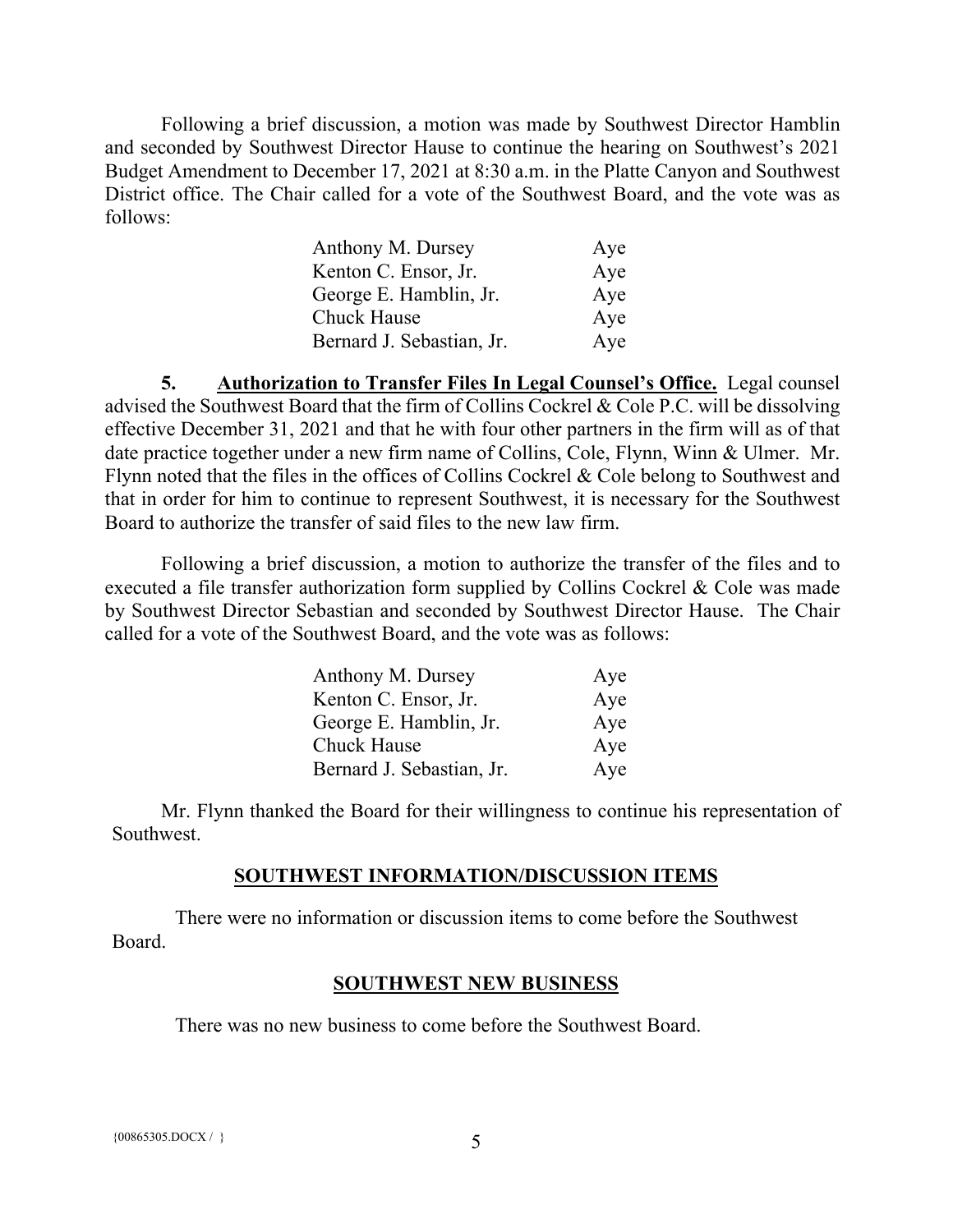#### **JOINT PARTICIPATION PORTION OF THE MEETING**

Anthony M. Dursey, Southwest President, continued to act as Chair of the joint participation portion of the meeting.

### **APPROVAL OF JOINT MEETING AGENDA**

A motion was made by Platte Canyon Director Buckner and seconded by Platte Canyon Director Fohn to approve the joint meeting agenda, as presented. The Chair called for a vote of the Southwest Board, and the vote was as follows:

| Anthony M. Dursey         | Aye |
|---------------------------|-----|
| Kenton C. Ensor, Jr.      | Aye |
| George E. Hamblin, Jr.    | Aye |
| Chuck Hause               | Aye |
| Bernard J. Sebastian, Jr. | Aye |

The Chair then called for a vote of the Platte Canyon Board, and the vote was as follows:

| William Buckner        | Aye |
|------------------------|-----|
| Anthony M. Dursey      | Aye |
| Louis J. Fohn          | Aye |
| George E. Hamblin, Jr. | Aye |
| Mark Swatek            | Aye |

### **JOINT MEETING CONSENT AGENDA ITEM**

**1. Approval of the Minutes of the Boards' October 22, 2021 Joint Regular Meeting.** A motion was made by Platte Canyon Director Hamblin and seconded by Southwest Director Sebastian to approve the minutes of the Boards' October 22, 2021 joint regular meeting. The Chair called for a vote of the Southwest Board, and the vote was as follows:

| Anthony M. Dursey         | Aye |
|---------------------------|-----|
| Kenton C. Ensor, Jr.      | Aye |
| George E. Hamblin, Jr.    | Aye |
| Chuck Hause               | Aye |
| Bernard J. Sebastian, Jr. | Aye |

The Chair then called for a vote of the Platte Canyon Board, and the vote was as follows: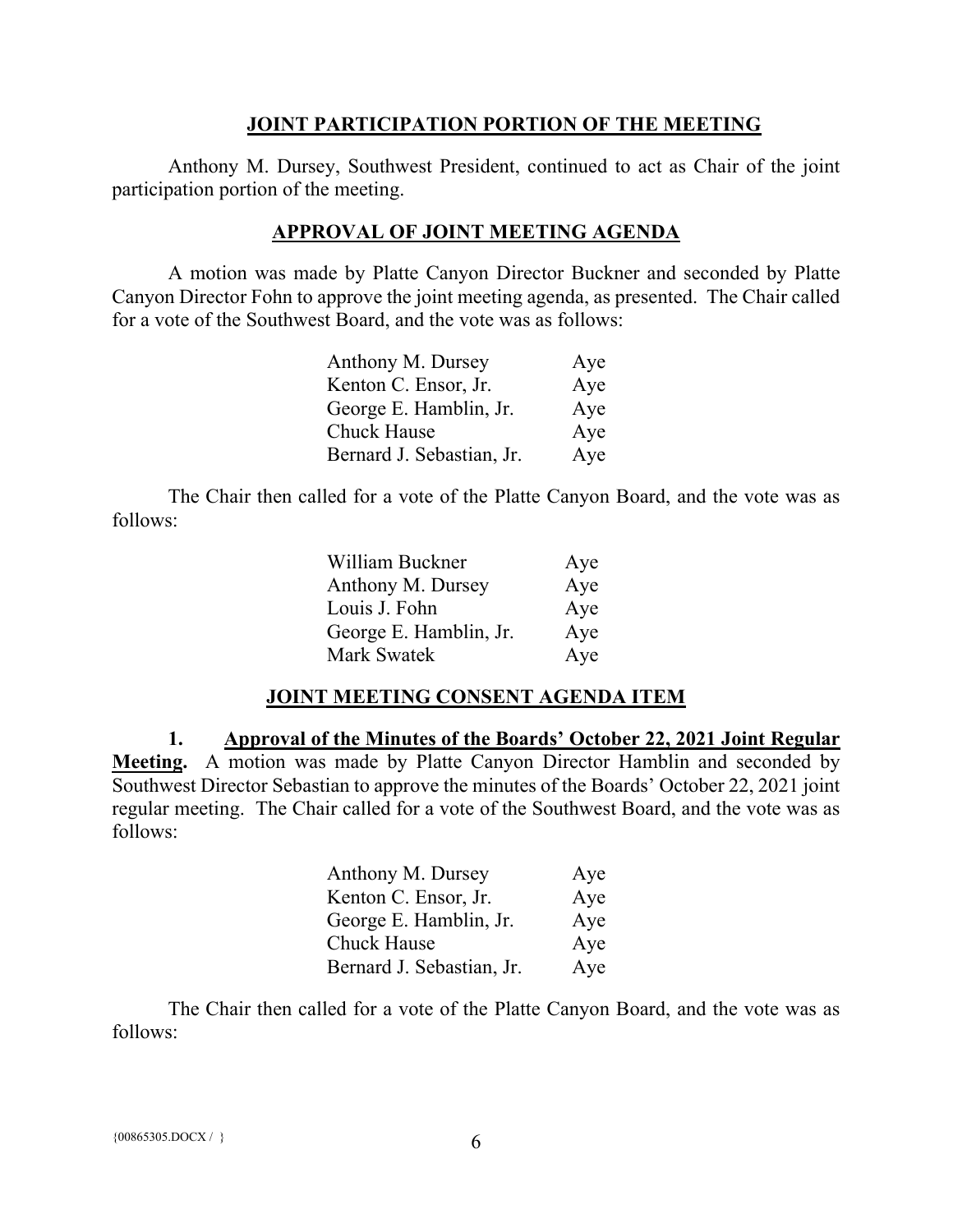| William Buckner        | Aye |
|------------------------|-----|
| Anthony M. Dursey      | Aye |
| Louis J. Fohn          | Aye |
| George E. Hamblin, Jr. | Aye |
| Mark Swatek            | Aye |

The approved minutes will be presented to the members of each Board for signature as soon as practical, as further evidence of ratification, confirmation and approval.

### **JOINT MEETING ACTION ITEMS**

There were no action items to come before this joint regular meeting.

## **JOINT MEETING INFORMATION/DISCUSSION ITEMS**

### **1. Financial Matters**.

(a) **Platte Canyon Financial Statements**. The following unaudited Platte Canyon financial statements, prepared by Vanessa Shipley, for the ten-month period ending October 31, 2021, were presented to the Boards:

(i) Statement of Net Assets, dated October 31, 2021, showing Platte Canyon's Assets, Liabilities, and Net Assets;

(ii) Statement of Revenue, Expenses and Changes in Net Assets for the ten-month period ending October 31, 2021;

(iii) Schedule of Revenue and Expenditures – Budget  $\&$  Actual CM/YTD Actuals Compared to Annual Budget for the ten-month period ending October 31, 2021; and

(iv) Schedule of Revenue and Expenditures – Budget & Actual CM/YTD Actuals Compared to CM/YTD Budget for the ten-month period ending October 31, 2021.

Vanessa Shipley had no specific comments regarding the October financial statements.

Following a brief discussion, a motion was made by Platte Canyon Director Swatek and seconded by Platte Canyon Director Fohn to accept the Platte Canyon financial statements, as presented. The Chair called for a vote of the Platte Canyon Board, and the vote was as follows: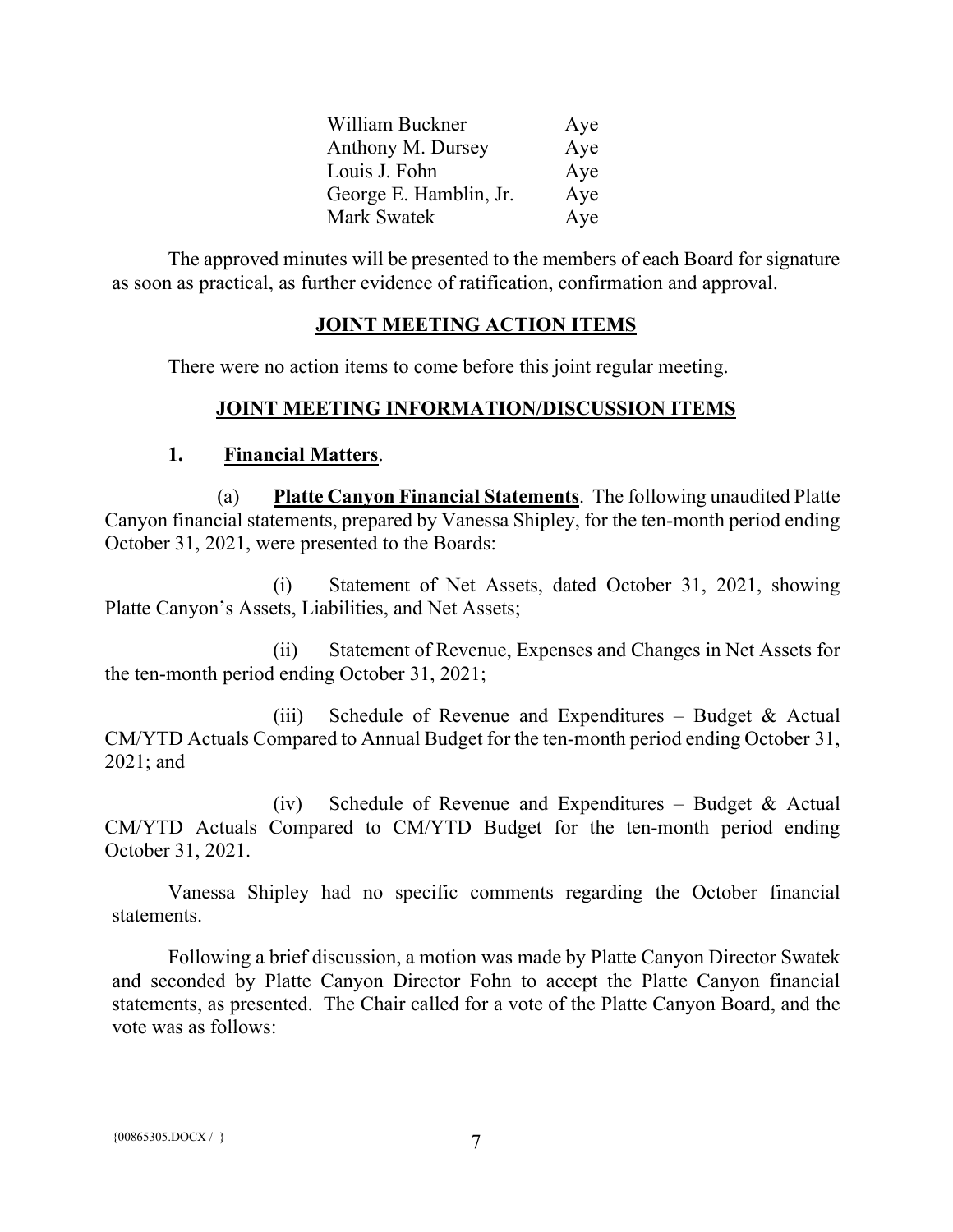| William Buckner        | Aye |
|------------------------|-----|
| Anthony M. Dursey      | Aye |
| Louis J. Fohn          | Aye |
| George E. Hamblin, Jr. | Aye |
| Mark Swatek            | Aye |

**(b) Southwest Financial Statements**. The following unaudited Southwest financial statements, prepared by Vanessa Shipley for the ten-month period ending October 31, 2021, were presented to the Boards:

(i) Statement of Net Assets, dated October 31, 2021, showing Southwest's Assets, Liabilities, and Net Assets;

(ii) Statement of Revenue, Expenses and Changes in Net Assets for the ten-month period ending October 31, 2021;

(iii) Schedule of Revenue and Expenditures – Budget  $\&$  Actual CM/YTD Actuals Compared to Annual Budget for the ten-month period ending October 31, 2021; and

(iv) Schedule of Revenue and Expenditures – Budget & Actual CM/YTD Actuals Compared to CM/YTD Budget for the ten-month period ending October 31, 2021.

Vanessa Shipley had no specific comments regarding the October financial statements.

Following a brief discussion, a motion was made by Southwest Director Sebastian and seconded by Southwest Director Hause to accept the Southwest financial statements, as presented. The Chair called for a vote of the Southwest Board, and the vote was as follows:

| Anthony M. Dursey         | Aye |
|---------------------------|-----|
| Kenton C. Ensor, Jr.      | Aye |
| George E. Hamblin, Jr.    | Aye |
| Chuck Hause               | Aye |
| Bernard J. Sebastian, Jr. | Aye |

(c) **Platte Canyon Investment/Deposit Report**. The Boards reviewed a list of Platte Canyon's investments in U.S. Government treasury notes, agency securities, certificates of deposit, and money market funds, together with a report showing the funds Platte Canyon has in approved state depositories and authorized local government investment pools. As of October 31, 2021, Platte Canyon's investments and deposits totaled \$9,325,284.43, itemized as follows: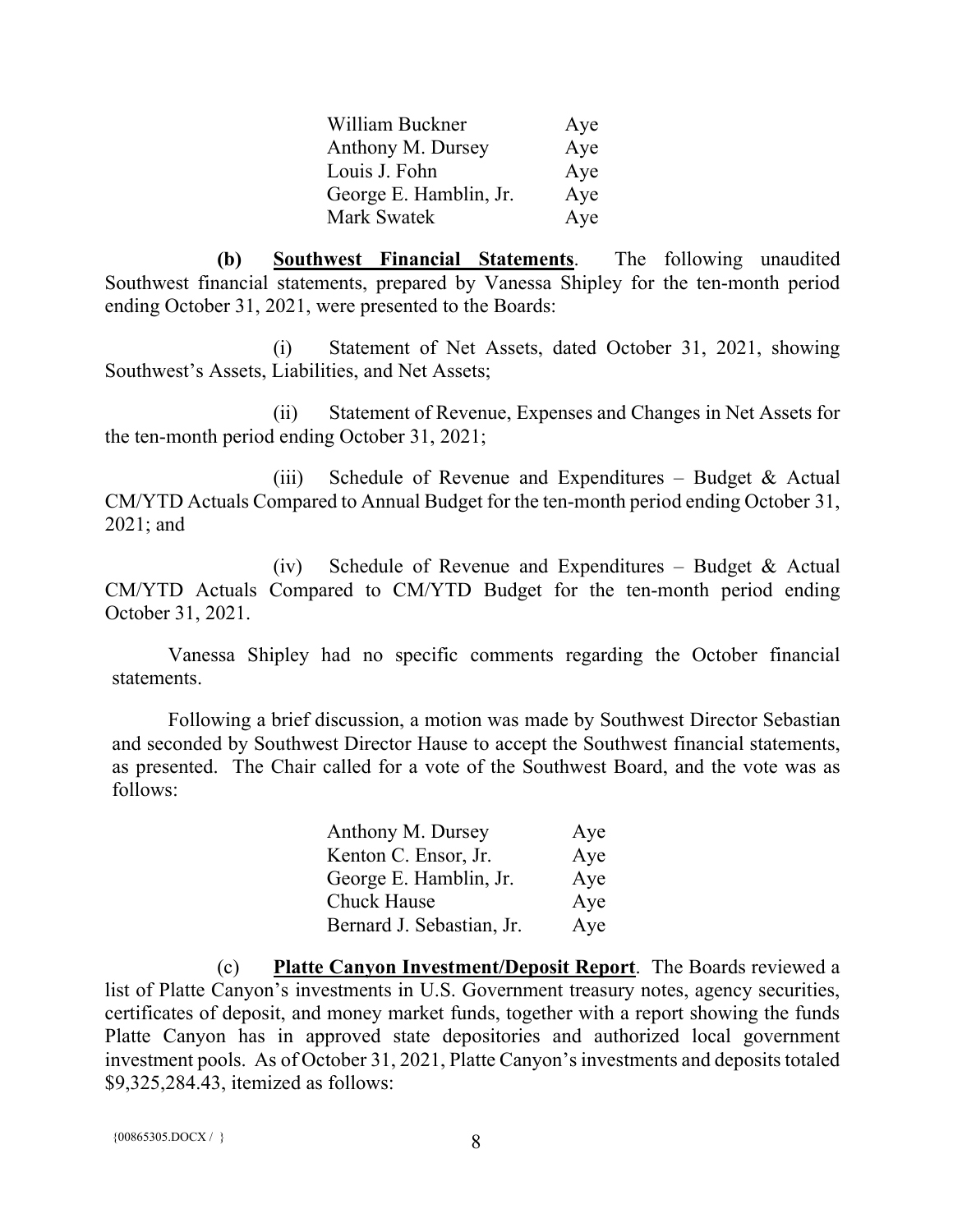| <b>Description</b>           | <b>Amount</b>  | Percentage |
|------------------------------|----------------|------------|
| Checking                     | \$208,893.24   | 2.24%      |
| Certificates of Deposit      | \$744,000.00   | 7.98%      |
| ColoTrust-Edge               | \$1,725,258.63 | 18.50%     |
| ColoTrust-Plus               | \$549,383.01   | 5.89%      |
| ColoTrust-Trust Account      | \$255,371.93   | 2.74%      |
| CSAFE-Core                   | \$803,527.96   | 8.62%      |
| <b>Treasury Bills</b>        | \$0.00         | $0.00\%$   |
| <b>Treasury Notes</b>        | \$3,534,869.46 | 37.91%     |
| U.S. Government Agencies and | \$1,503,980.20 | 16.13%     |
| Instrumentalities            |                |            |
| <b>TOTAL</b>                 | \$9,325,284.43 | 100.00%    |

The average yield on Platte Canyon's investments for the month of October 2021, as calculated by staff, was 0.5393% per annum.

Following a brief discussion, a motion was made by Platte Canyon Director Buckner and seconded by Platte Canyon Director Fohn to accept the Platte Canyon Schedule of Deposits and Investments as presented. The Chair called for a vote of the Platte Canyon Board, and the vote was as follows:

| William Buckner        | Aye |
|------------------------|-----|
| Anthony M. Dursey      | Aye |
| Louis J. Fohn          | Aye |
| George E. Hamblin, Jr. | Aye |
| Mark Swatek            | Aye |

(d) **Southwest Investment/Deposit Report**. The Boards reviewed a list of Southwest's investments in U.S. Government treasury notes, agency securities, certificates of deposit, and money market funds, together with a report showing the funds Southwest has in approved state depositories and authorized investment pools. As of October 31, 2021, Southwest's investments and deposits totaled \$24,763,873.08 itemized as follows: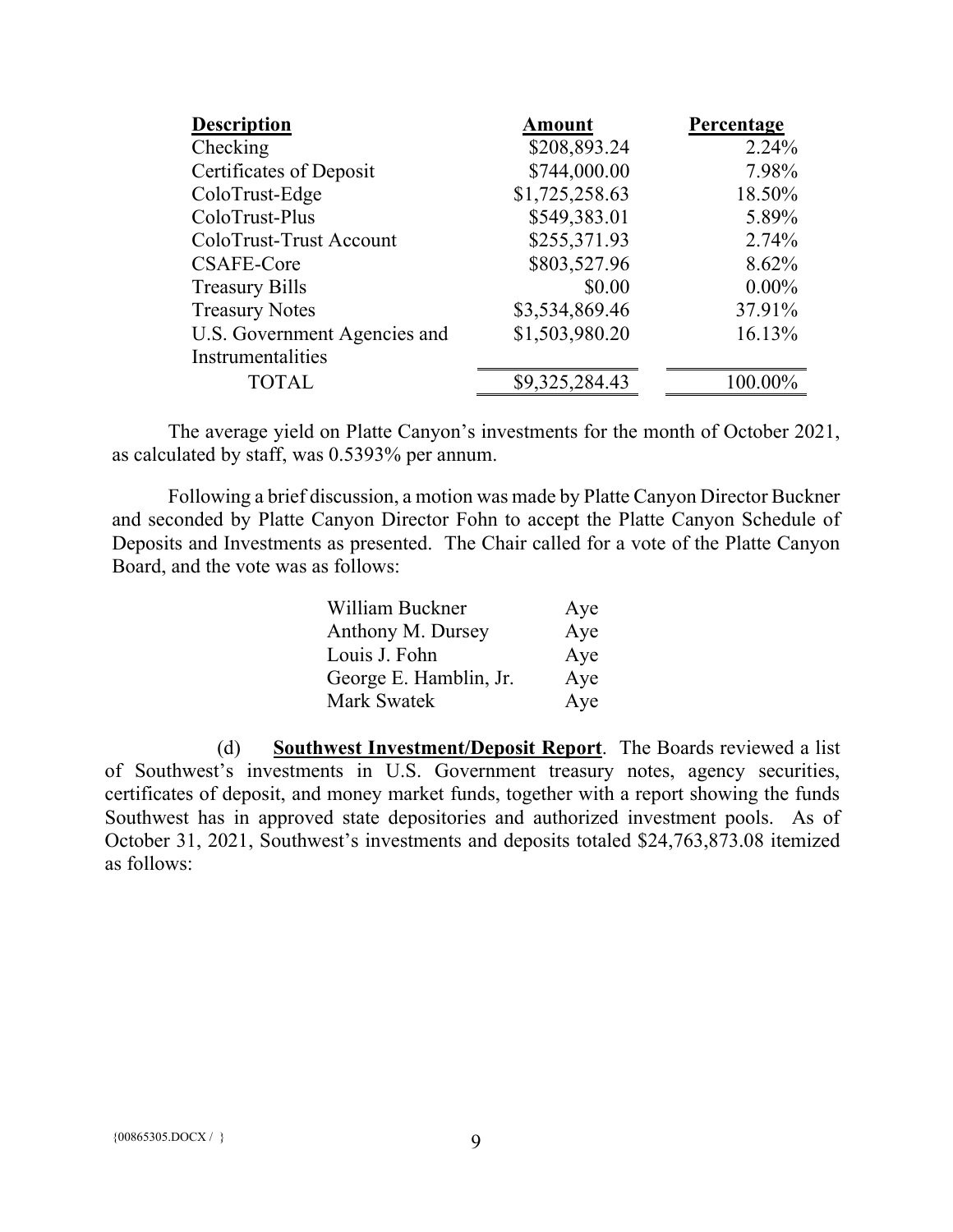| <b>Description</b>           | <b>Amount</b>   | Percentage |
|------------------------------|-----------------|------------|
| Checking                     | \$12,614.65     | 0.05%      |
| Certificates of Deposit      | \$494,000       | 1.99%      |
| ColoTrust-Edge               | \$4,300,710.95  | 17.36%     |
| ColoTrust-Plus               | \$459,886.19    | 1.86%      |
| ColoTrust-Trust Account      | \$54,729.38     | $0.22\%$   |
| CSAFE-Core                   | \$3,482,415.46  | 14.06%     |
| <b>Treasury Bills</b>        | \$0.00          | $0.00\%$   |
| <b>Treasury Notes</b>        | \$9,962,516.45  | 0.23%      |
| U.S. Government Agencies and | \$6,000,000.00  | 24.23%     |
| Instrumentalities            |                 |            |
| <b>TOTAL</b>                 | \$24,766,873.08 | 100.00%    |

The average yield on Southwest's investments for the month of October 2021, as calculated by staff, was 0.6031% per annum.

Following a brief discussion, a motion was made by Southwest Director Sebastian and seconded by Southwest Director Hause to accept the Southwest Schedule of Deposits and Investments as presented. The Chair called for a vote of the Southwest Board, and the vote was as follows:

| Anthony M. Dursey         | Aye |
|---------------------------|-----|
| Kenton C. Ensor, Jr.      | Aye |
| George E. Hamblin, Jr.    | Aye |
| Chuck Hause               | Aye |
| Bernard J. Sebastian, Jr. | Aye |

**2. Management Report**. The manager reviewed, as more particularly set forth below, the written management report dated November 2021. A copy of the management report was previously provided to each member of both Boards.

**(a) Tap Counts vs. Single-Family Equivalents (SFE).** The Southwest and Platte Canyon service fees are based upon the single-family equivalents (SFEs) of each water tap connection to their respective water distribution systems. As the manager explained, there is a difference between the water tap count and  $\frac{3}{4}$  single-family equivalents. The manager then reviewed with the Board a table which shows the total number of taps each District has as well as the total number of SFEs. Noting that for Platte Canyon the total number of taps is 5,885 and for Southwest the total number of taps is 12,798. This compares to 6,710 SFEs for Platte Canyon and 15,341 SFEs for Southwest.

**(b) Denver Water's Gross Reservoir Expansion Project**. Denver Water and Boulder County have entered into a settlement agreement regarding Denver Water's Gross Reservoir expansion project. This agreement marks the final step in a nearly twenty year federal, state and local review to permit the project to move forward. As part of the

{ $00865305.DOCX / }$ } 10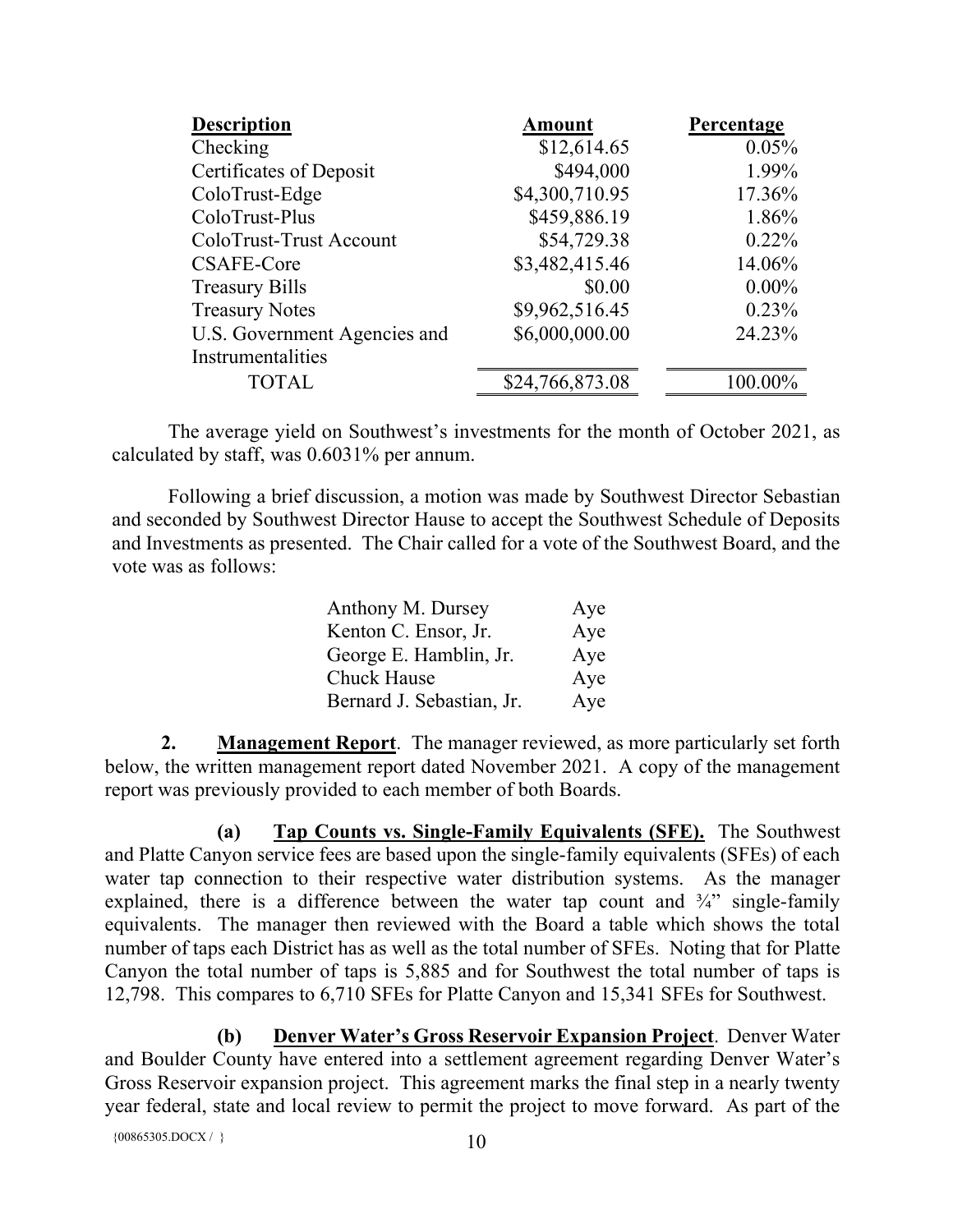agreement, Denver Water committed to nearly \$13,000,000 in expenditures that would benefit Boulder County and area surrounding the Gross Reservoir, and made significant adjustments to construction practices to address Boulder County's concerns over impacts to the local community and environment, as well as provided a contribution of land to Boulder County's open space inventory.

**3. Federal Government Infrastructure Bill.** On Friday, November 5, 2021 Congress passed an Infrastructure Investment and Jobs Act which will provide nearly \$1.2 trillion in funding for the Nation's infrastructure. Approximately \$550 billion of that total in new funding will be spent during the next five (5) years and \$51 billion is allocated to drinking water, wastewater and storm water infrastructure funding. The process of how these funds will be distributed through local general-purpose governments has not yet totally been finalized. The manager is keeping apprised of that process and will inform the Board as more information becomes available.

**4. Shutdown of Southwest Hogback Pump Station.** In mid-December 2021, Southwest is planning a shutdown of the Hogback water pump station to allow needed repair work to be done on the pump station. The shutdown has been coordinated with Denver Water, the fire departments and outside experts who were brought in to help coordinate the project so that the shutdown can be accomplished as quickly and as efficiently as possible with the least inconvenience as possible to Southwest's customers. During the shutdown, pressure in some parts of Southwest's distribution system could drop as low as 20 PSI and that is the reason that the shutdown is being well coordinated and information will be distributed to all affected customers well in advance of the shutdown.

**5. Operations and Maintenance Summary Report**. Scott Hand reviewed the Operations and Maintenance Summary report dated October 2021. During the reporting period, neither Platte Canyon nor Southwest had any sanitary sewer service interruptions or any water service interruptions. Mr. Hand noted that both Districts continue to proceed with their planned remedial repairs. During the month staff replaced a broken valve at the King Soopers shopping center. Because water service to the store had to be temporarily suspended while the work was in progress, the work was done overnight.

Mr. Hand also noted that the staff continues to participate in field training and attendance at seminars that improve their knowledge and expertise of District water and wastewater distribution systems.

**6. Capital Projects Report**. Tony Cocozzella reviewed the Capital Projects Report for Platte Canyon and Southwest. As part of his report, Mr. Cocozzella updated the Boards as to the status of all ongoing Platte Canyon and Southwest projects, including developer and District-specific projects. He also updated the Board as to the status of the Valley Sanitation District Sewer Interceptor Project, which is going well.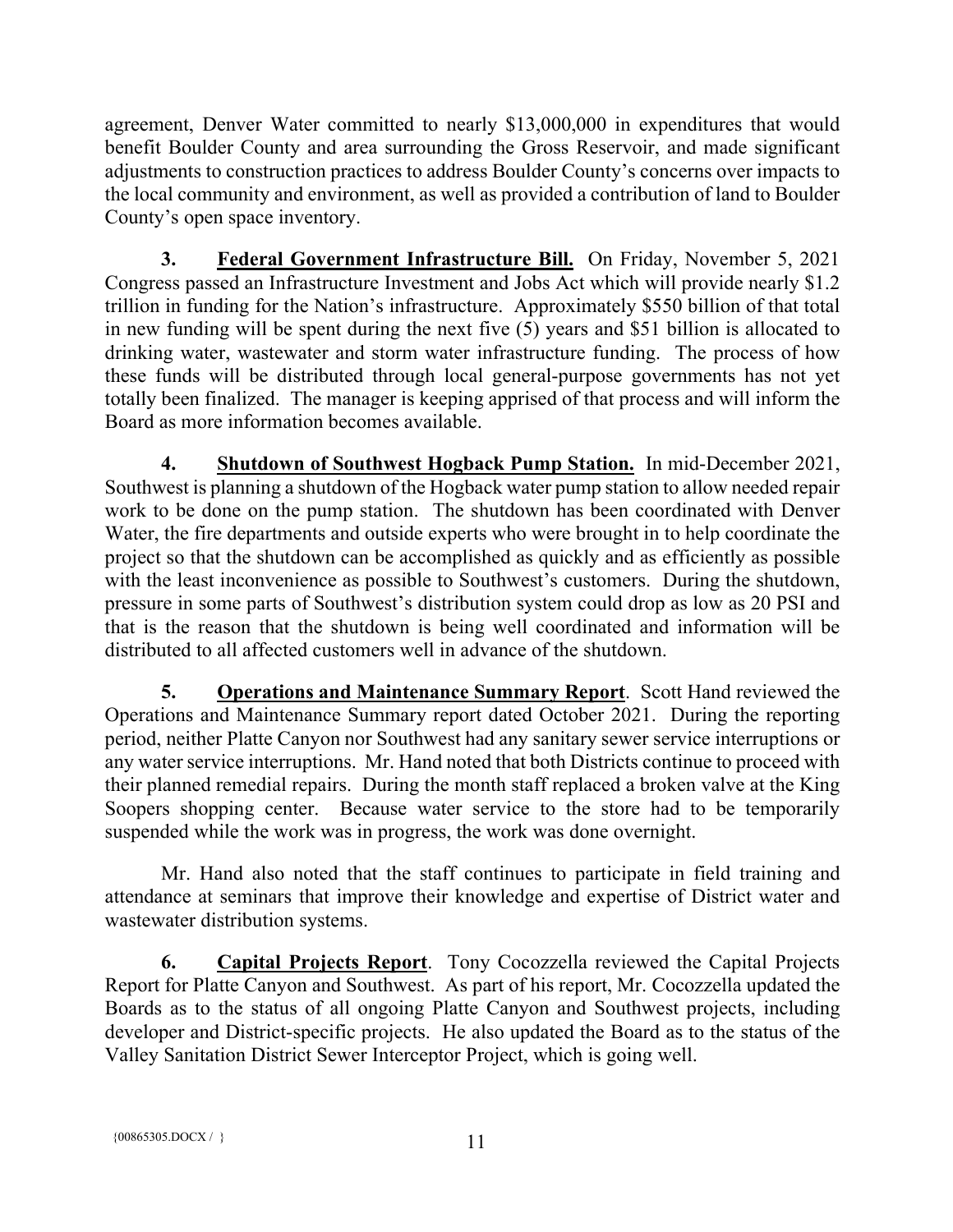Both Platte Canyon and Southwest projects that are in the design phase were also included as his report.

# **NEW BUSINESS**

There was no new business to come before the joint participation portion of the meeting.

# **PLATTE CANYON PORTION OF THE JOINT MEETING**

# **CALL TO ORDER**

The Platte Canyon portion of the joint meeting was called to order by Platte Canyon President George E. Hamblin, Jr., who presided as Chair.

# **APPROVAL OF PLATTE CANYON AGENDA**

Following a brief discussion, a motion was made by Platte Canyon Director Swatek seconded by Platte Canyon Director Buckner to approve, as presented, the Platte Canyon agenda. The Chair called for a vote of the Platte Canyon Board, and the vote was as follows:

| William Buckner        | Aye |
|------------------------|-----|
| Anthony M. Dursey      | Aye |
| Louis J. Fohn          | Aye |
| George E. Hamblin, Jr. | Aye |
| Mark Swatek            | Aye |

# **PLATTE CANYON CONSENT AGENDA ITEMS**

A motion was made by Platte Canyon Director Dursey and seconded by Platte Canyon Director Swatek to approve Platte Canyon consent agenda items 1 and 2, as set forth below, by a single motion:

**1. Approval of Accounts Payable and Ratification of Interim Disbursements**. The Platte Canyon payables and supplemental payables for the month of November 2021, in the aggregate amount of \$269,730.58, represented by Platte Canyon check nos. 33980 through 34025, inclusive, including any checks written by the manager pursuant to prior Board authorization for less than \$5,000 as well as various electronic fund payments for employee salaries, utilities and other authorized electronic fund payment vendors.

**2. Platte Canyon Investment/Deposit Report**. On October 18, 2021, Platte Canyon purchased a \$500,000 par value treasury note for a purchase price of \$998,360 that matures on September 30, 2023 and has a face rate of interest of 0.25% per annum and a

```
{00865305.DOCX / }} 12
```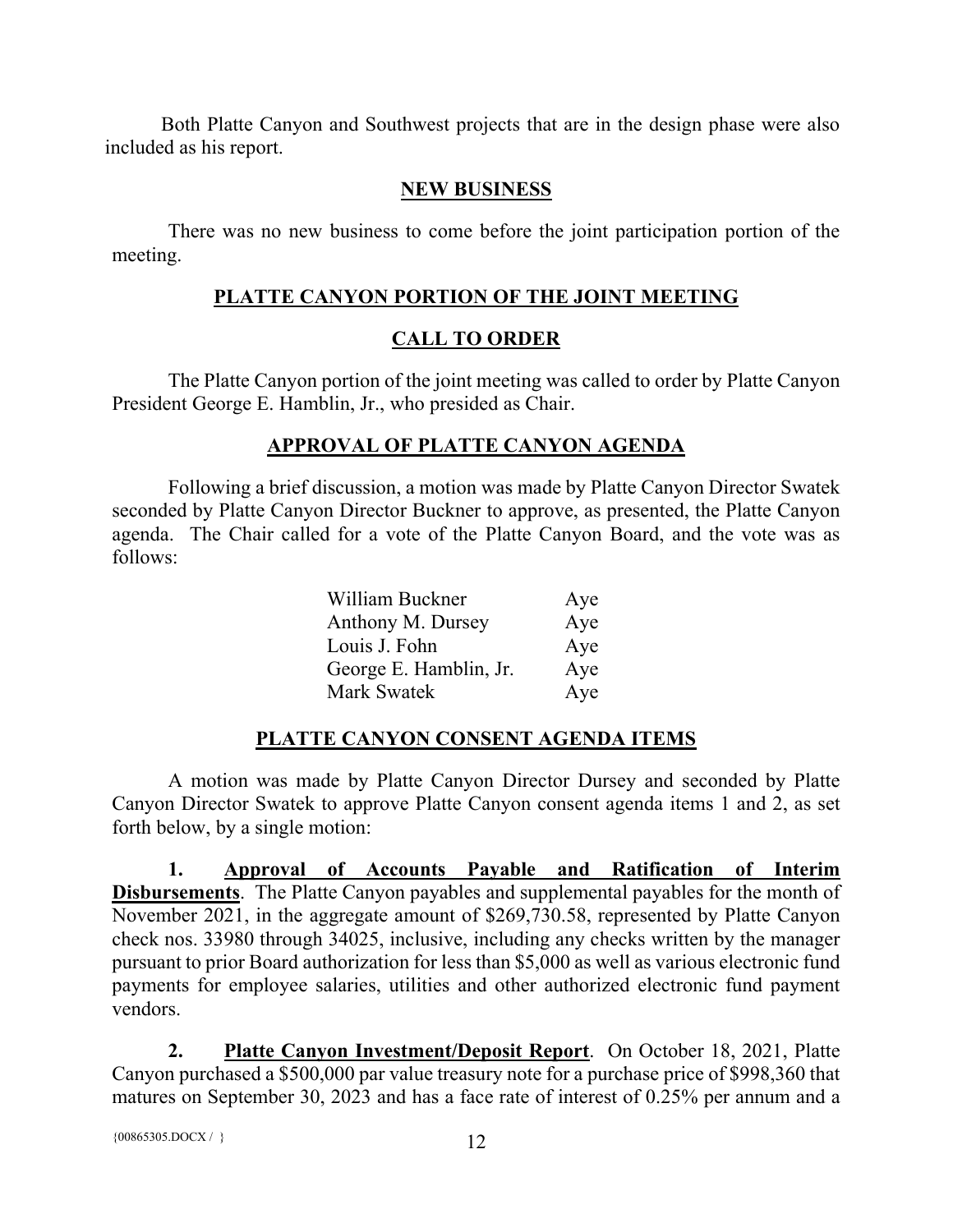yield to maturity rate 0.3340% per annum. On October 4, 2021 Platte Canyon renewed a \$100,000 certificate of deposit at Bank of Denver for one year, maturing October 4, 2022, and earning interest at the rate of 0.25% per annum.

During the month, Platte Canyon did not have any treasury notes, agency securities or other investments mature or be redeemed.

The Chair called for a vote of the Platte Canyon Board, and the vote was as follows:

| William Buckner        | Aye |
|------------------------|-----|
| Anthony M. Dursey      | Aye |
| Louis J. Fohn          | Aye |
| George E. Hamblin, Jr. | Aye |
| Mark Swatek            | Aye |

## **PLATTE CANYON ACTION ITEMS**

**1. Adoption of 2022 Budget**. The Chair opened the public hearing on Platte Canyon 's proposed 2022 Budget. Notice of the hearing was published in accordance with the Local Government Budget Law by staff. No members of the public appeared in person, or otherwise registered any objections, or offered any amendments to the proposed 2022 Budget, which is balanced as required by law. The Chair then closed the public hearing on the 2022 Budget.

Following a brief discussion, a motion was made by Platte Canyon Director Dursey and seconded by Platte Canyon Director Swatek to adopt Platte Canyon Resolution 2021- 11-1, which Resolution formally adopts the proposed 2022 Budget, as heretofore submitted and amended, as the official budget for Platte Canyon for calendar year 2022, subject to whatever minor adjustments, if any are necessary when the final assessed valuations are received from Arapahoe and Jefferson Counties, Colorado. The Chair called for a vote of the Platte Canyon Board, and the vote was as follows:

| William Buckner        | Aye |
|------------------------|-----|
| Anthony M. Dursey      | Aye |
| Louis J. Fohn          | Aye |
| George E. Hamblin, Jr. | Aye |
| <b>Mark Swatek</b>     | Aye |

A copy of Resolution 2021-11-1 is attached to the original of these minutes as **Exhibit D.**

**2. Adoption of Resolution Appropriating Funds for the 2022 Budget**. The Platte Canyon Board then considered Platte Canyon Resolution 2021-11-2, which Resolution authorizes and appropriates the sum of \$5,624,782 for expenditure by Platte

```
{00865305. \text{DOCX} / } 13
```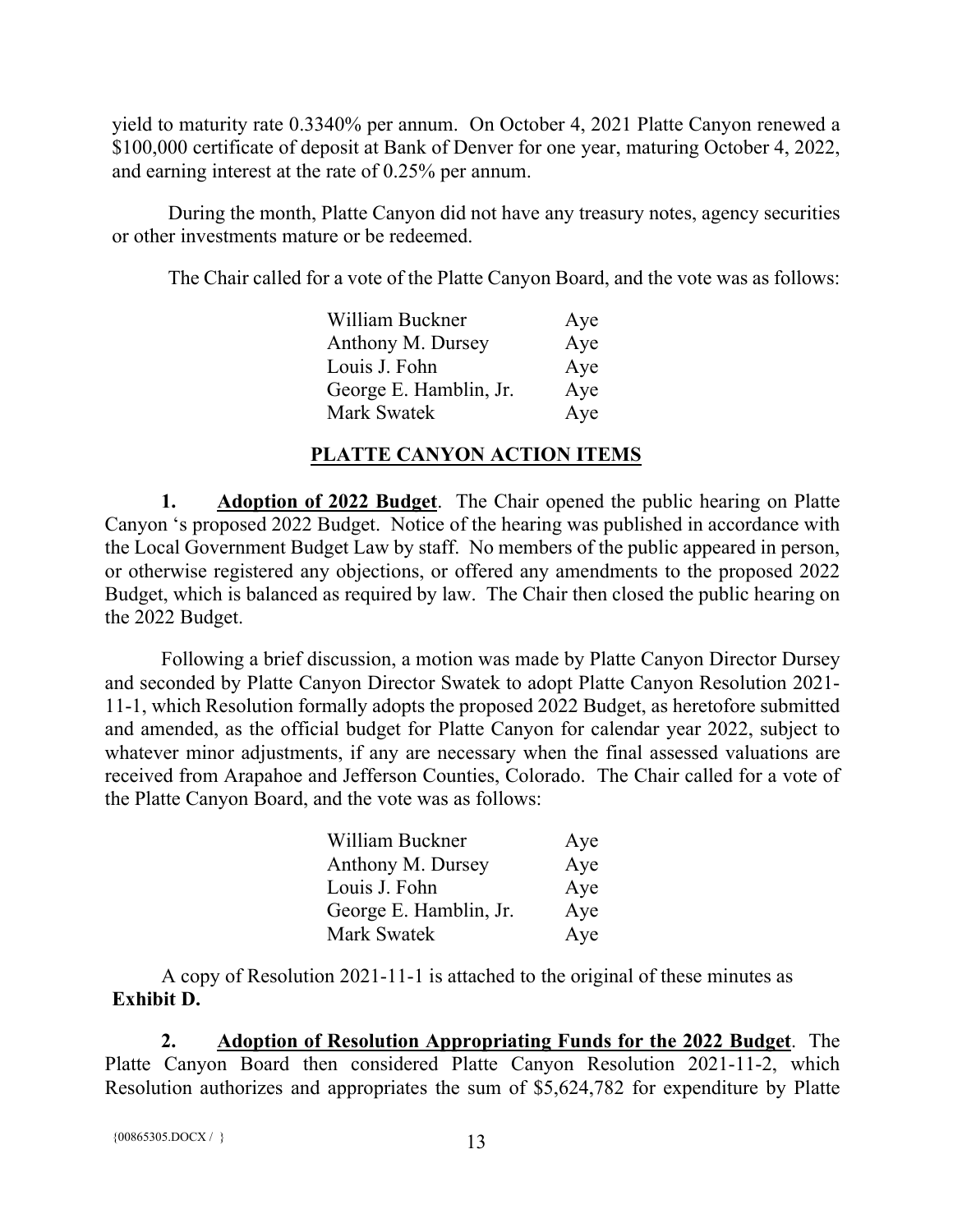Canyon in calendar year 2022. A motion to adopt said Resolution was made by Platte Canyon Director Buckner and seconded by Platte Canyon Director Fohn. The Chair called for a vote of the Platte Canyon Board, and the vote was as follows:

| William Buckner        | Aye |
|------------------------|-----|
| Anthony M. Dursey      | Aye |
| Louis J. Fohn          | Aye |
| George E. Hamblin, Jr. | Aye |
| Mark Swatek            | Aye |

A copy of Resolution 2021-11-2 is attached to the original of these minutes as **Exhibit E.**

**3. Adoption of Resolution Certifying a Property Tax Mill Levy**. The Platte Canyon 2022 Budget contemplates the expenditure of property tax revenues, and the manager addressed the need for certifying a property tax mill levy. Following a brief discussion, a motion was made by Platte Canyon Director Swatek and seconded by Platte Canyon Director Dursey to adopt Resolution 2021-11-3, which resolution authorizes certification of a property tax mill levy for tax year 2021, in the amount of 7.108 mills, consisting of an operations and maintenance mill levy of 7.104 mills, and a mill levy for recovery of refunds and abatements of 0.004 mills. The Chair called for a vote of the Platte Canyon Board, and the vote was as follows:

| William Buckner        | Aye |
|------------------------|-----|
| Anthony M. Dursey      | Aye |
| Louis J. Fohn          | Aye |
| George E. Hamblin, Jr. | Aye |
| Mark Swatek            | Aye |

A copy of Resolution 2021-11-3 is attached to the original of these minutes as **Exhibit F.**

The above-referenced Resolutions were adopted subject to whatever adjustments are necessary when the final assessed valuation for Platte Canyon is received from the Arapahoe and Jefferson Counties, Colorado. The motion also authorized the District's manager and/or any officer of Platte Canyon to sign the mill levy certification forms to both Arapahoe and Jefferson Counties, Colorado.

**4. Resolution 2021-11-4 Increasing the Water and Sanitary Sewer Service Fee for the Platte Canyon Water and Sanitation District.** The manager then reviewed Resolution 2021-11-4 which increases Platte Canyon's water and sanitary sewer service fee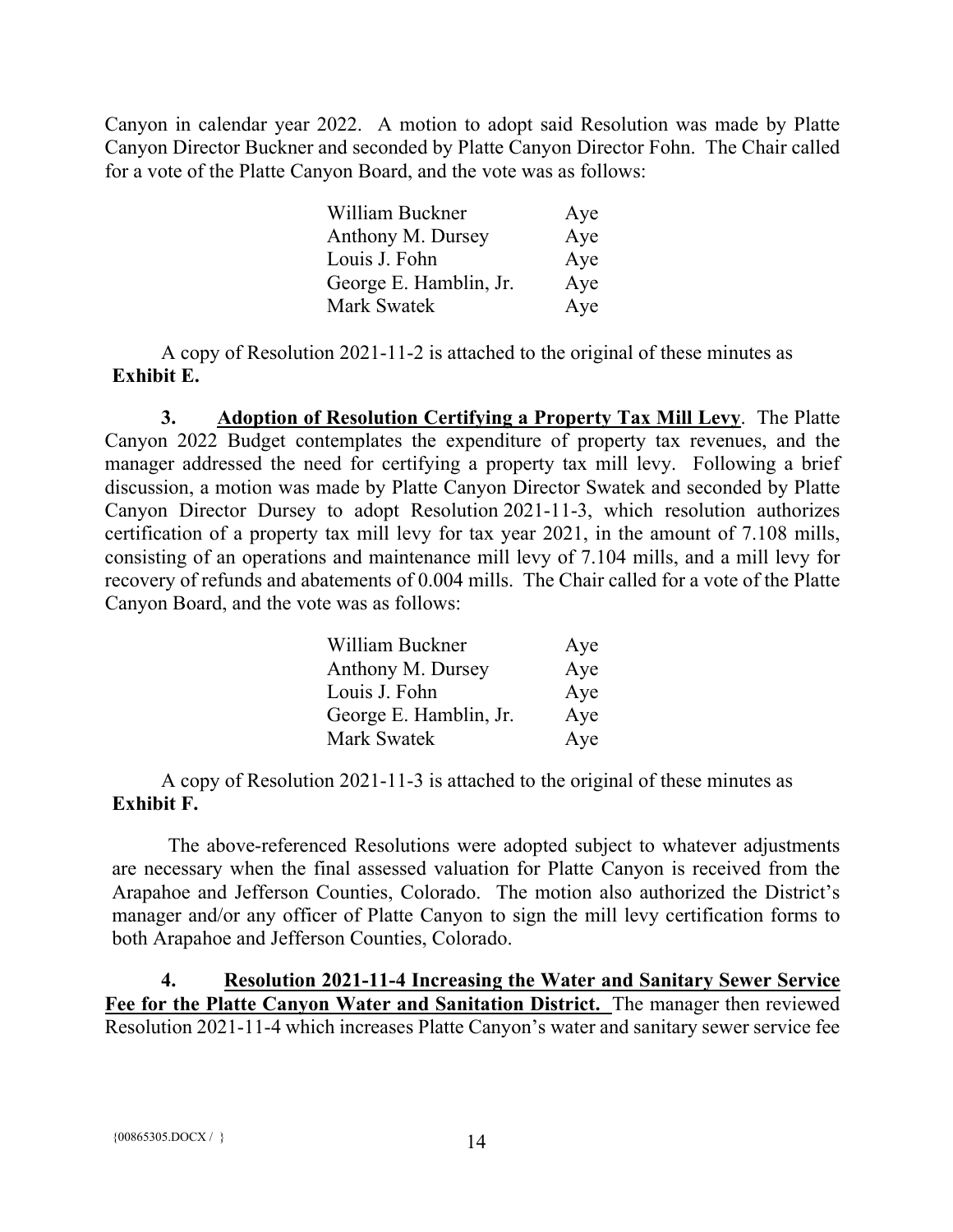from \$5.00 per single-family residential equivalent tap to \$12.00 per single-family residential equivalent tap effective January 1, 2022.

Following a brief discussion, a motion was made by Platte Canyon Director Dursey and seconded by Platte Canyon Director Fohn to adopt Platte Canyon Resolution 2021-11- 4. The Chair called for a vote of the Platte Canyon Board, and the vote was as follows:

| William Buckner        | Aye |
|------------------------|-----|
| Anthony M. Dursey      | Aye |
| Louis J. Fohn          | Aye |
| George E. Hamblin, Jr. | Aye |
| <b>Mark Swatek</b>     | Aye |

A copy of Resolution 2021-11-4 is attached to the original of these minutes as **Exhibit G.**

**5. Authorization to Transfer Legal Files.** Legal counsel advised the Platte Canyon Board that the firm of Collins Cockrel & Cole P.C. will be dissolving effective December 31, 2021 and that he with four other partners in the firm will as of that date practice together under a new firm name of Collins, Cole, Flynn, Winn & Ulmer. Mr. Flynn noted that the files in the offices of Collins Cockrel & Cole belong to Platte Canyon and that in order for him to continue to represent Platte Canyon, it is necessary for the Platte Canyon Board to authorize the transfer of said files to the new law firm.

Following a brief discussion, a motion to authorize the transfer of the files and to executed a file transfer authorization form supplied by Collins Cockrel & Cole was made by Platte Canyon Director Buckner and seconded by Platte Canyon Director Fohn. The Chair called for a vote of the Platte Canyon Board, and the vote was as follows:

| William Buckner        | Aye |
|------------------------|-----|
| Anthony M. Dursey      | Aye |
| Louis J. Fohn          | Aye |
| George E. Hamblin, Jr. | Aye |
| Mark Swatek            | Aye |

### **PLATTE CANYON INFORMATION/DISCUSSION ITEMS**

There were no information or discussion items to come before the Platte Canyon Board.

### **PLATTE CANYON NEW BUSINESS**

There was no new business to come before the Platte Canyon Board.

 ${00865305. \text{DOCX} / }$  15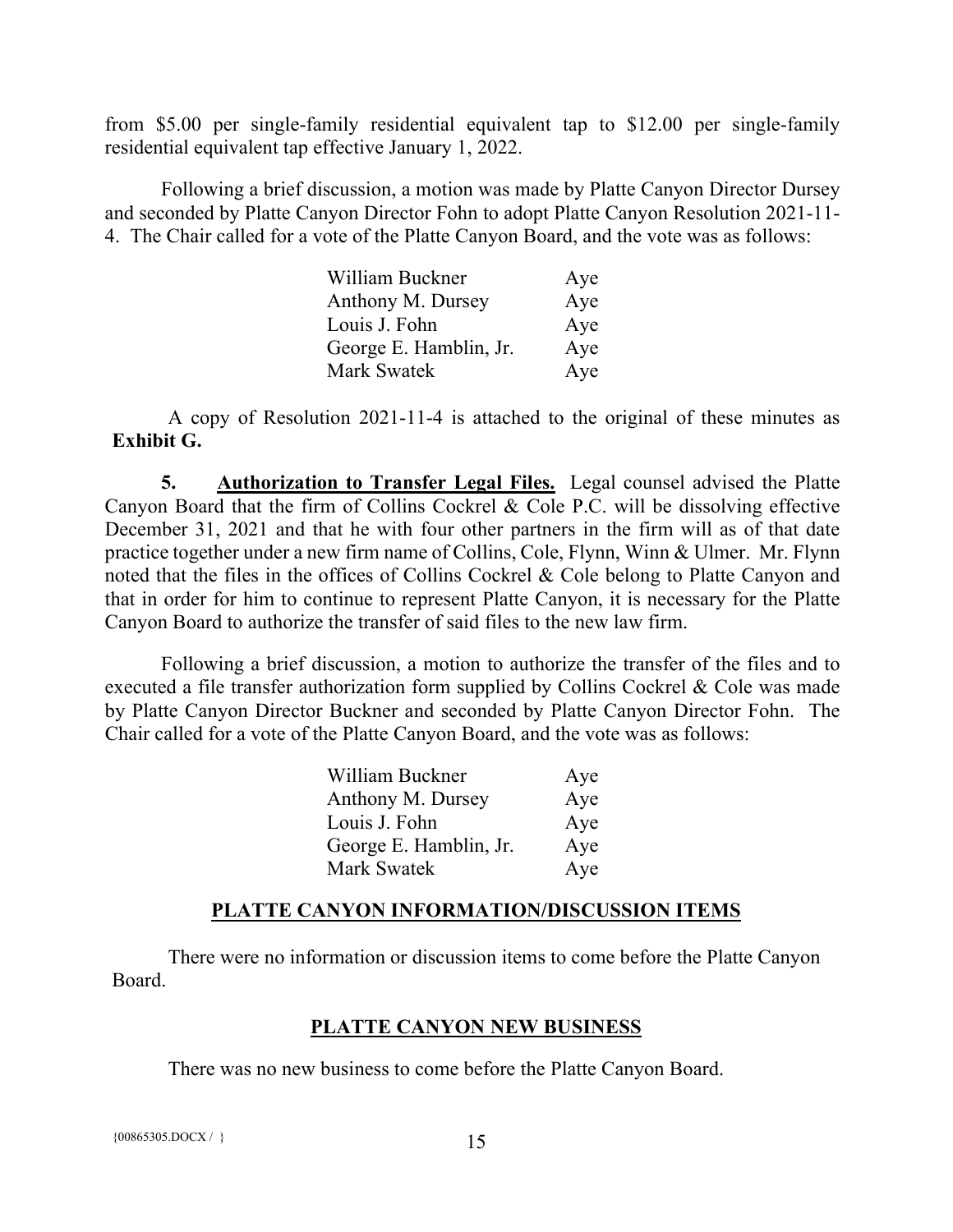#### **ADJOURNMENT**

There being no further business to come before this joint regular meeting of the Southwest and Platte Canyon Boards, a motion to adjourn was made by Platte Canyon Director Buckner and seconded by Southwest Director Fohn. The Chair called for a vote of the Southwest Board, and the vote was as follows:

| Anthony M. Dursey         | Aye |
|---------------------------|-----|
| Kenton C. Ensor, Jr.      | Aye |
| George E. Hamblin, Jr.    | Aye |
| Chuck Hause               | Aye |
| Bernard J. Sebastian, Jr. | Aye |

The Chair then called for a vote of the Platte Canyon Board, and the vote was as follows:

| Anthony M. Dursey      | Aye |
|------------------------|-----|
| William Buckner        | Aye |
| Louis J. Fohn          | Aye |
| George E. Hamblin, Jr. | Aye |
| <b>Mark Swatek</b>     | Aye |

Whereupon, this joint regular meeting of the Southwest and Platte Canyon Boards of Directors adjourned at approximately 9:50 a.m. The next regular joint meeting of the Boards will be held on Friday, December 17, 2021, at 8:30 a.m.

Respectfully submitted,

Timothy J. Flynn, Recording Secretary